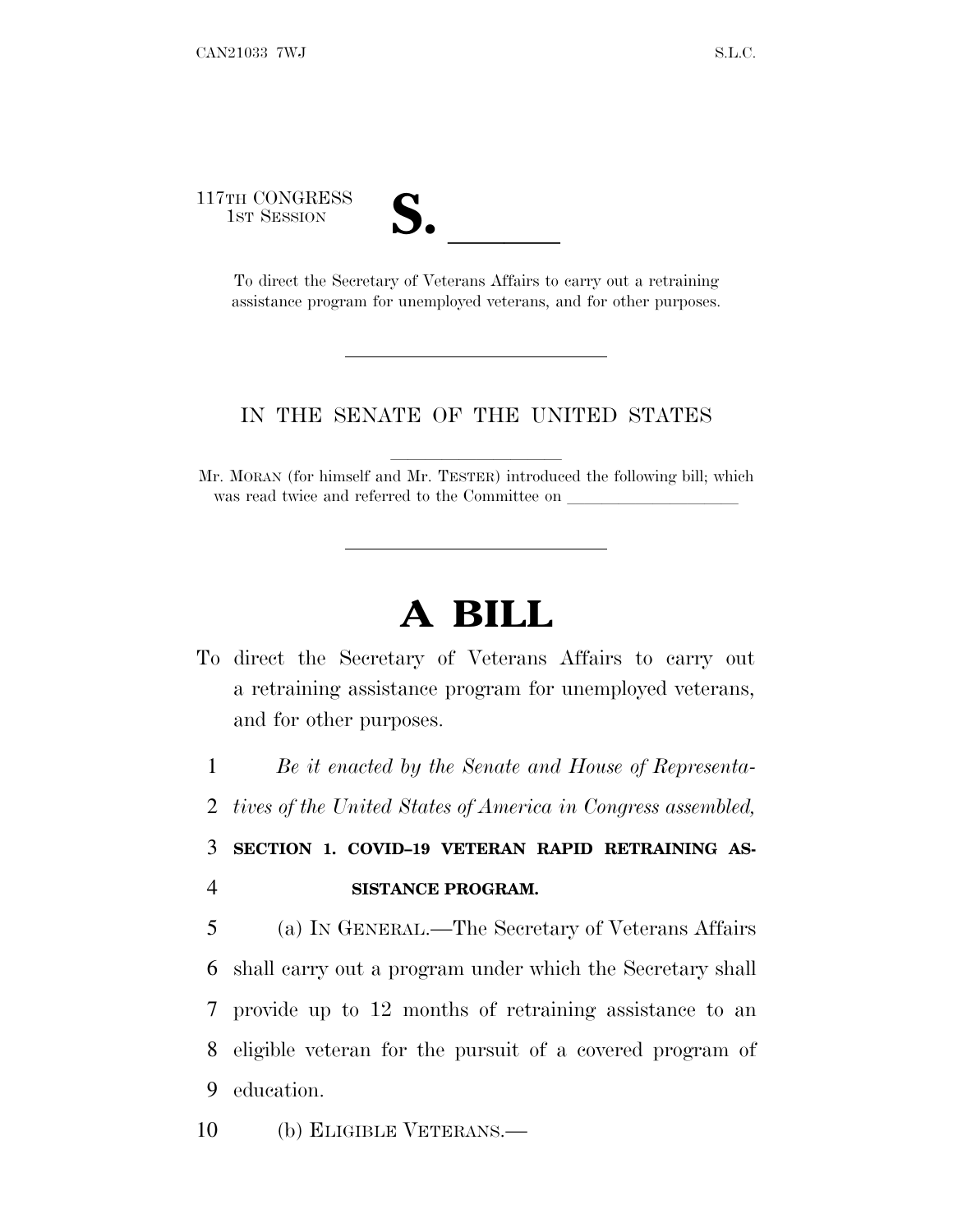| $\mathbf{1}$   | (1) IN GENERAL.—For purposes of this section,        |
|----------------|------------------------------------------------------|
| $\overline{c}$ | an eligible veteran is a veteran who—                |
| 3              | $(A)$ as of the date of the receipt by the De-       |
| $\overline{4}$ | partment of Veterans Affairs of the application      |
| 5              | for assistance under this section, is at least 22    |
| 6              | years of age but not more than 66 years of age;      |
| 7              | (B) as of such date, is unemployed by rea-           |
| 8              | son of a covered public health emergency, as         |
| 9              | certified by the veteran;                            |
| 10             | (C) as of such date, is not eligible to re-          |
| 11             | ceive educational assistance under chapter 30,       |
| 12             | $31, 32, 33,$ or $35$ of title $38$ , United States  |
| 13             | Code, or chapter 1606 of title 10, United States     |
| 14             | Code;                                                |
| 15             | (D) is not enrolled in any Federal or State          |
| 16             | jobs program;                                        |
| 17             | (E) is not in receipt of compensation for a          |
| 18             | service-connected disability rated totally dis-      |
| 19             | abling by reason of unemployability; and             |
| 20             | $(F)$ will not be in receipt of unemployment         |
| 21             | compensation (as defined in section $85(b)$ ) of the |
| 22             | Internal Revenue Code of 1986), including any        |
| 23             | cash benefit received pursuant to subtitle A of      |
| 24             | title II of division A of the CARES Act (Public      |
| 25             | Law $116-136$ , as of the first day on which the     |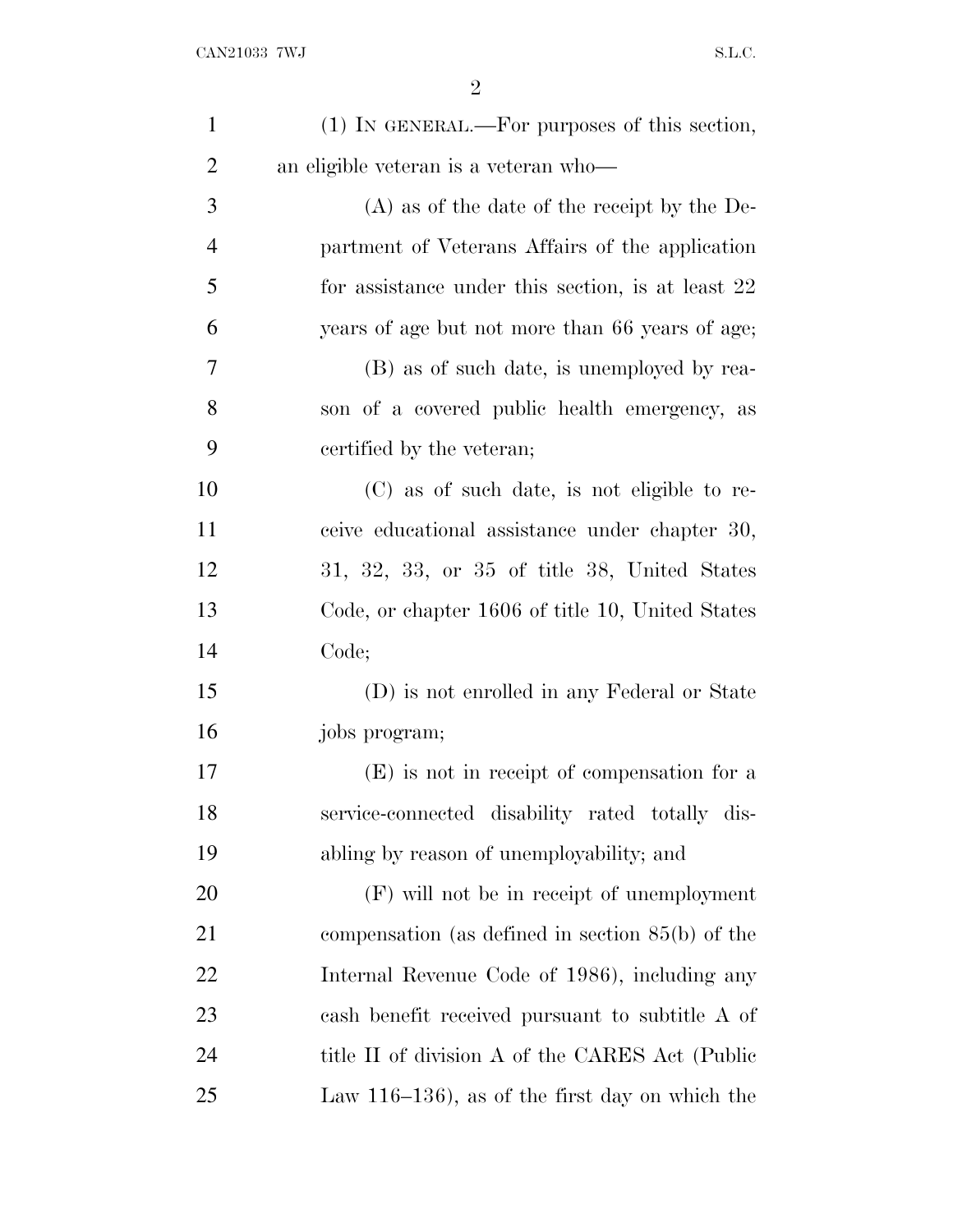veteran would receive a housing stipend pay-ment under this section.

 (2) TREATMENT OF VETERANS WHO TRANSFER 4 ENTITLEMENT.—For purposes of paragraph  $(1)(C)$ , a veteran who has transferred all of the veteran's entitlement to educational assistance under section 3319 of title 38, United States Code, shall be con- sidered to be a veteran who is not eligible to receive educational assistance under chapter 33 of such title.

 (3) FAILURE TO COMPLETE.—Any veteran who receives retraining assistance under this section to pursue a covered program of education and who fails to complete the program of education shall not be el- igible to receive additional assistance under this sec-tion.

(c) COVERED PROGRAMS OF EDUCATION.—

18 (1) IN GENERAL.—For purposes of this section, a covered program of education is a program of edu- cation (as such term is defined in section 3452(b) of title 38, United States Code) for training, pursued on a full-time or part-time basis—

23  $(A)$  that

 (i) is approved under chapter 36 of such title;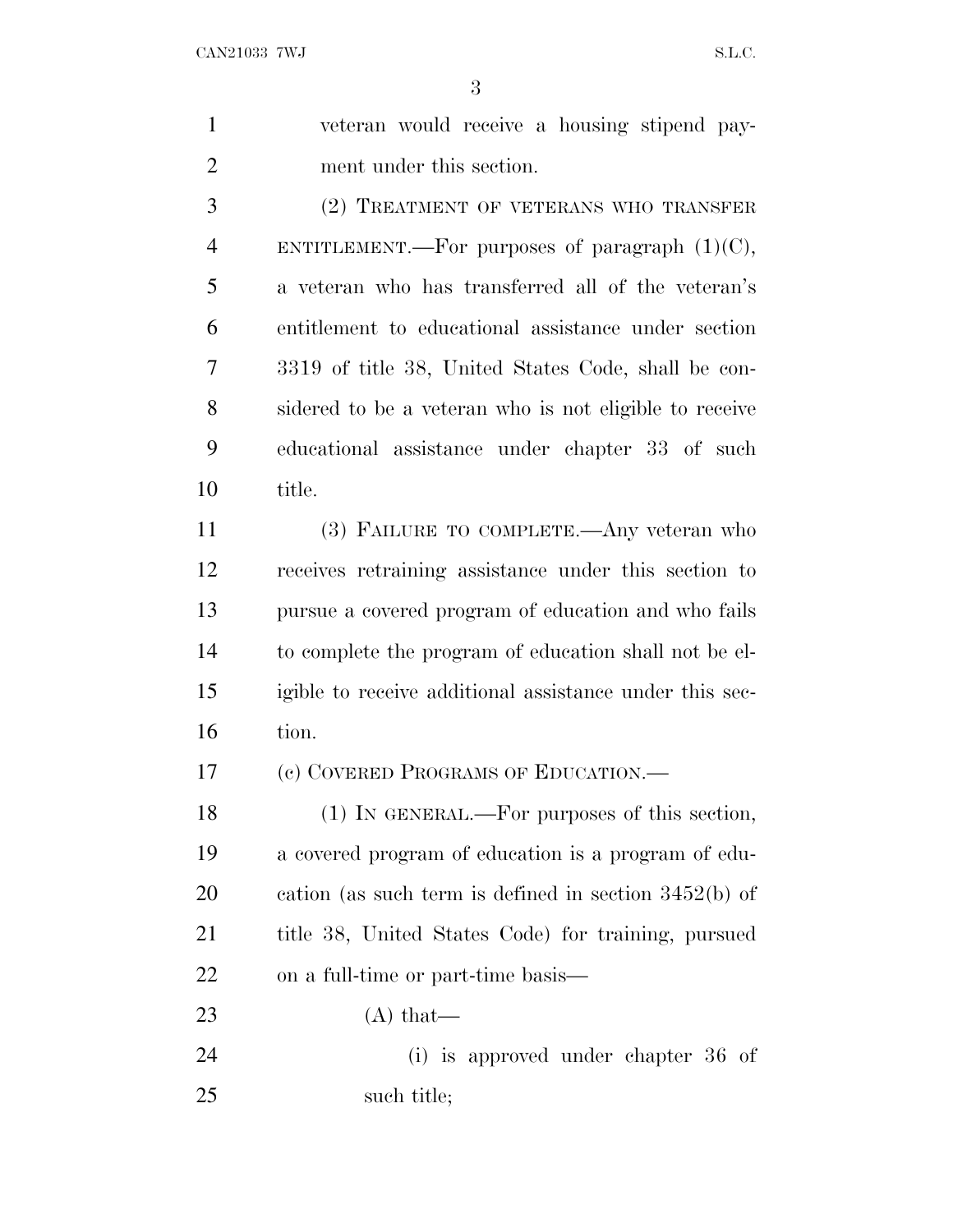| $\mathbf{1}$   | (ii) does not lead to a bachelors or                |
|----------------|-----------------------------------------------------|
| $\overline{2}$ | graduate degree; and                                |
| 3              | (iii) is designed to provide training for           |
| $\overline{4}$ | a high-demand occupation, as determined             |
| 5              | under paragraph $(3)$ ; or                          |
| 6              | (B) that is a high technology program of            |
| 7              | education offered by a qualified provider, under    |
| 8              | the meaning given such terms in section 116 of      |
| 9              | the Harry W. Colmery Veterans Educational           |
| 10             | Assistance Act of 2017 (Public Law 115–48; 38       |
| 11             | U.S.C. 3001 note).                                  |
| 12             | $(2)$ ACCREDITED PROGRAMS.—In the case of an        |
| 13             | accredited program of education, the program of     |
| 14             | education shall not be considered a covered program |
| 15             | of education under this section if the program has  |
| 16             | received a show cause order from the accreditor of  |
| 17             | the program during the five-year period preceding   |
| 18             | the date of the enactment of this Act.              |
| 19             | (3) DETERMINATION OF HIGH-DEMAND OCCU-              |
| 20             | PATIONS.                                            |
| 21             | (A) INITIAL IMPLEMENTATION.—In car-                 |
| 22             | rying out this section, to determine whether a      |
| 23             | program of education is designed to provide         |
| 24             | training for high-demand occupations, the Sec-      |
| 25             | retary of Veterans Affairs shall use the list of    |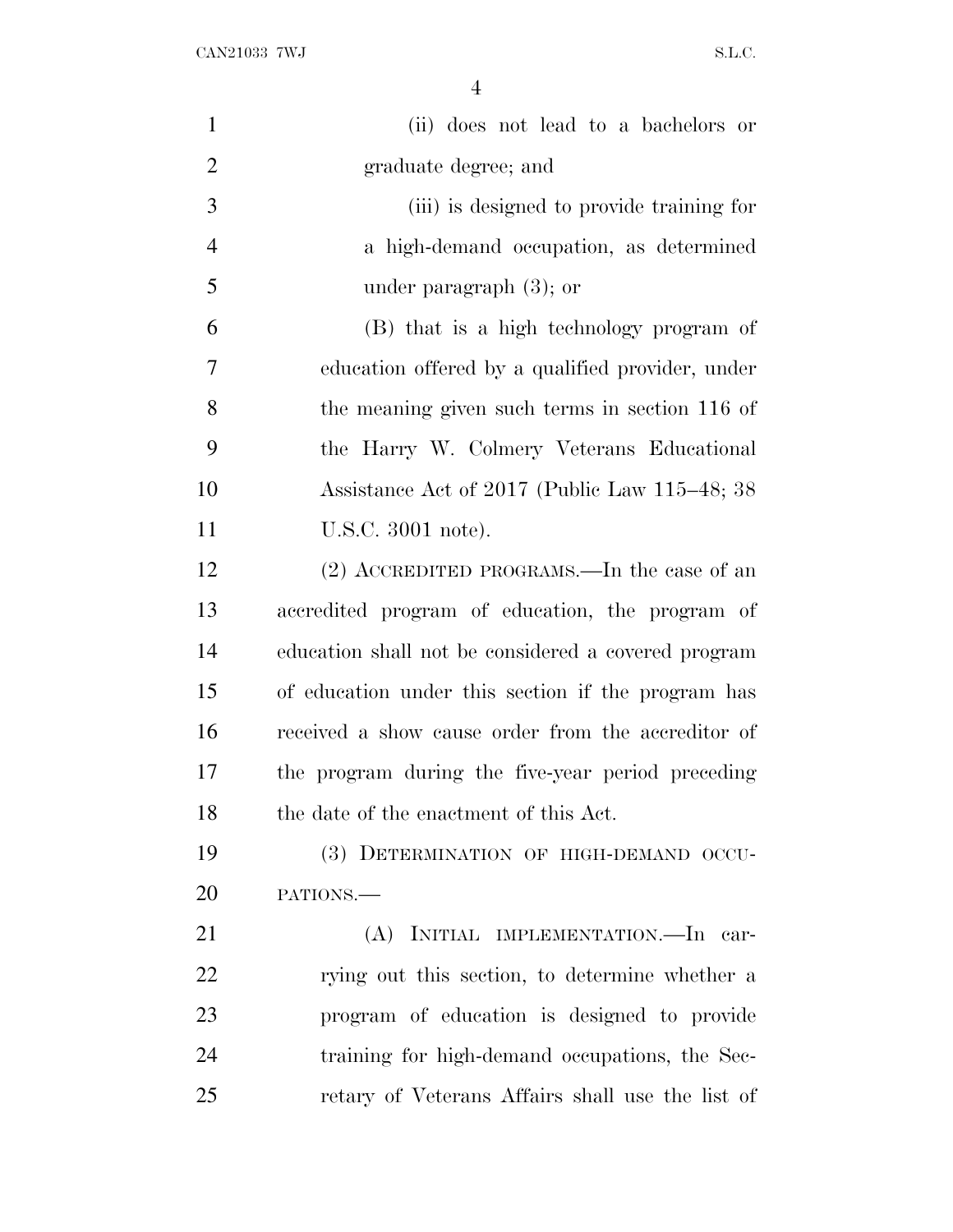| $\mathbf{1}$   | high-demand occupations compiled by the Com-       |
|----------------|----------------------------------------------------|
| $\overline{2}$ | missioner of Labor Statistics until the final list |
| 3              | is issued under subparagraph $(C)$ .               |
| $\overline{4}$ | (B) STUDY REQUIRED.—                               |
| 5              | (i) IN GENERAL.—The Secretary shall                |
| 6              | enter into an agreement with a federally           |
| 7              | funded research and development corpora-           |
| 8              | tion or another appropriate non-Depart-            |
| 9              | ment of Veterans Affairs entity for the            |
| 10             | conduct of a study to determine which oc-          |
| 11             | cupations are high-demand occupations.             |
| 12             | (ii) DEADLINE.—The study described                 |
| 13             | in clause (i) shall be completed not later         |
| 14             | than 90 days after the date of the enact-          |
| 15             | ment of this Act.                                  |
| 16             | (C) FINAL LIST.—The Secretary—                     |
| 17             | (i) may add or remove an occupation                |
| 18             | from the list in use pursuant to subpara-          |
| 19             | graph (A) during the 90-day period fol-            |
| 20             | lowing the completion of the study required        |
| 21             | by subparagraph $(B)$ ;                            |
| 22             | (ii) shall issue a final list of high-de-          |
| 23             | mand occupations for use under this sec-           |
| 24             | tion by not later than 90 days after the           |
| 25             | date of the completion of the study; and           |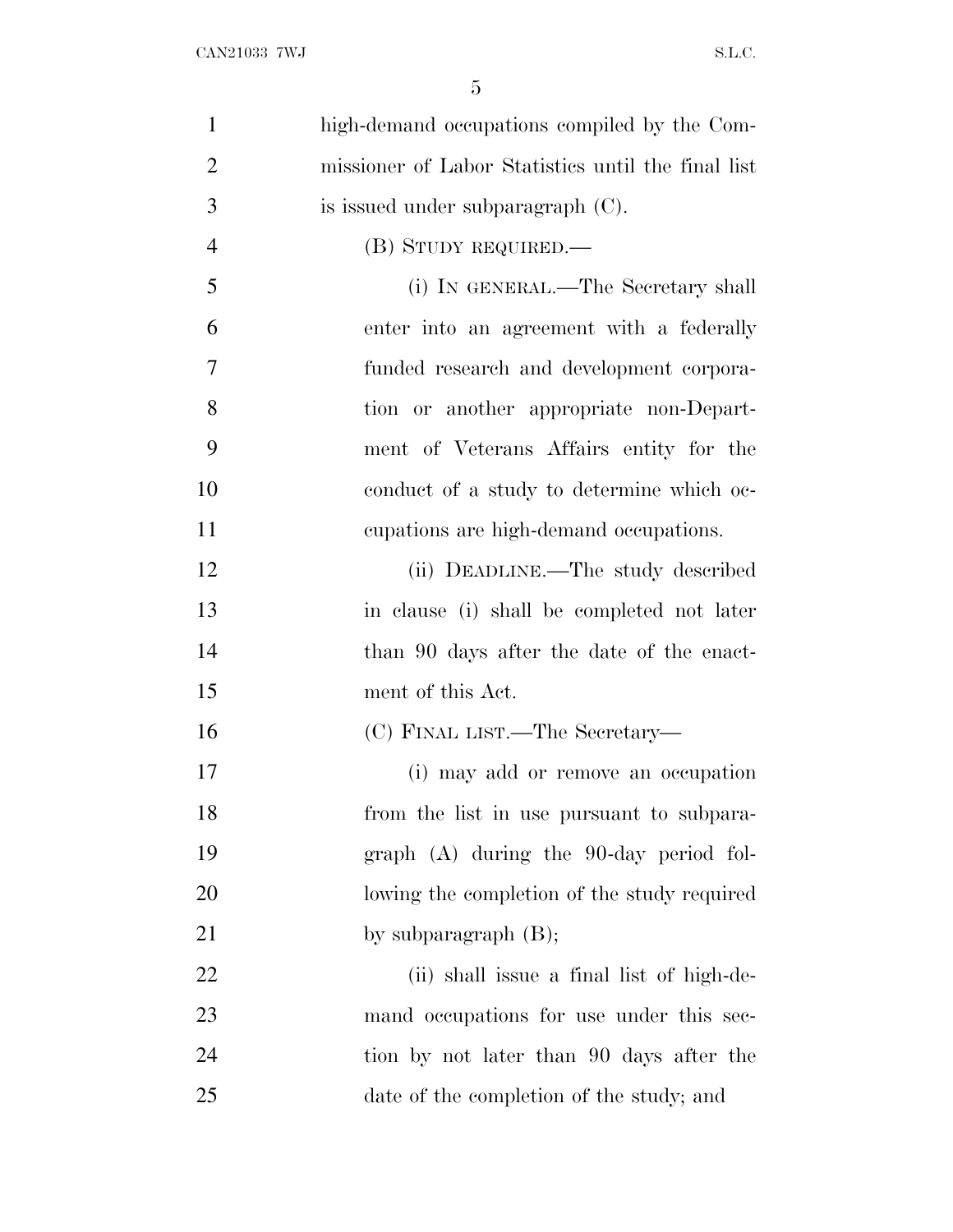| $\mathbf{1}$   | (iii) shall make such final list publicly               |
|----------------|---------------------------------------------------------|
| $\overline{2}$ | available on a website of the Department.               |
| 3              | (D) USE OF LIST.—The Secretary shall                    |
| $\overline{4}$ | use the final list issued under subparagraph $(C)$      |
| 5              | to determine whether a program of education is          |
| 6              | designed to provide training for high-demand            |
| 7              | occupations.                                            |
| 8              | REMOVAL OF OCCUPATIONS.—The<br>(E)                      |
| 9              | Secretary may remove occupations from the               |
| 10             | final list issued under subparagraph $(C)$ as the       |
| 11             | Secretary determines appropriate.                       |
| 12             | (4) FULL-TIME DEFINED.—In this subsection,              |
| 13             | the term "full-time" has the meaning given such         |
| 14             | term under section 3688 of title 38, United States      |
| 15             | Code.                                                   |
| 16             | (d) AMOUNT OF ASSISTANCE.—                              |
| 17             | (1) RETRAINING ASSISTANCE.—The Secretary                |
| 18             | of Veterans Affairs shall provide to an eligible vet-   |
| 19             | eran pursuing a covered program of education under      |
| 20             | the retraining assistance program under this section    |
| 21             | an amount equal to the amount of educational as-        |
| 22             | sistance payable under section $3313(c)(1)(A)$ of title |
| 23             | 38, United States Code.                                 |
| 24             | (2) PAYMENTS.—Amounts described in para-                |
| 25             | graph (1) shall be payable directly to the educational  |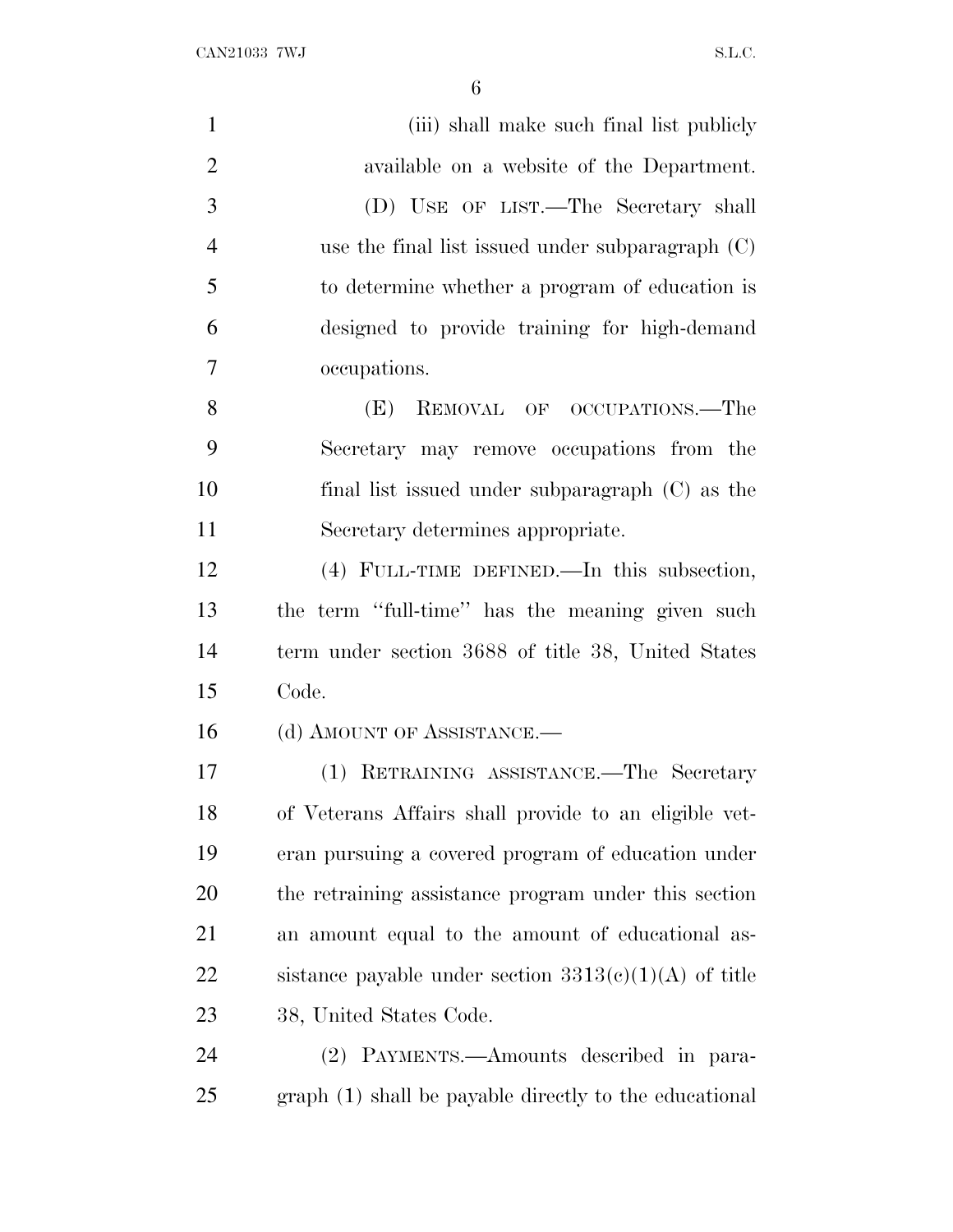| $\mathbf{1}$   | institution offering the covered program of education |
|----------------|-------------------------------------------------------|
| $\overline{2}$ | pursued by the veteran as follows:                    |
| 3              | $(A)$ 50 percent of the total amount payable          |
| $\overline{4}$ | shall be paid on the date on which the eligible       |
| 5              | veteran begins the covered program of edu-            |
| 6              | cation.                                               |
| 7              | (B) 25 percent of the total amount payable            |
| 8              | shall be paid on the date on which the eligible       |
| 9              | veteran completes the covered program of edu-         |
| 10             | cation.                                               |
| 11             | (C) 25 percent of the total amount payable            |
| 12             | shall be paid on the date on which the eligible       |
| 13             | veteran finds employment in a field related to        |
| 14             | the covered program of education.                     |
| 15             | $(3)$ FAILURE TO COMPLETE.—                           |
| 16             | (A) PRO-RATED PAYMENTS.—In the case                   |
| 17             | of an eligible veteran who pursues a covered          |
| 18             | program of education under the retraining as-         |
| 19             | sistance program under this section, but who          |
| 20             | does not complete the program of education,           |
| 21             | the Secretary shall pay to the educational insti-     |
| 22             | tution offering such program of education a           |
| 23             | pro-rated amount based on the number of               |
| 24             | months the veteran pursued the program of             |
| 25             | education in accordance with this paragraph.          |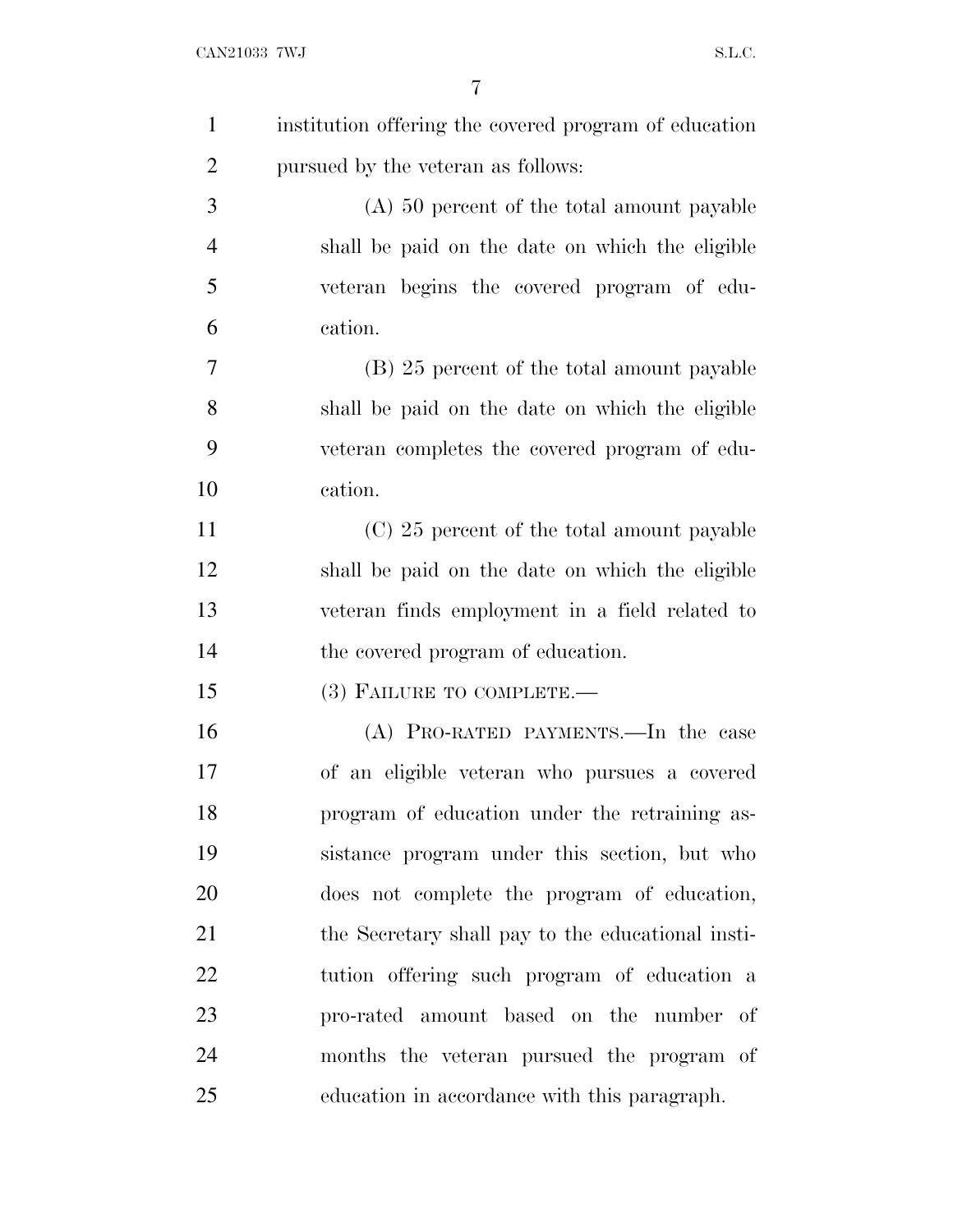(B) PAYMENT OTHERWISE DUE UPON COMPLETION OF PROGRAM.—The Secretary shall pay to the educational institution a pro- rated amount under paragraph (2)(B) when the veteran provides notice to the educational insti- tution that the veteran no longer intends to pursue the program of education. 8 (C) NONRECOVERY FROM VETERAN.—In the case of a veteran referred to in subpara- graph (A), the educational institution may not seek payment from the veteran for any amount that would have been payable under paragraph (2)(B) had the veteran completed the program of education. 15 (D) PAYMENT DUE UPON EMPLOYMENT. (i) VETERANS WHO FIND EMPLOY-MENT.—In the case of a veteran referred

 to in subparagraph (A) who finds employ- ment in a field related to the program of education during the 180-day period begin- ning on the date on which the veteran withdraws from the program of education, the Secretary shall pay to the educational institution a pro-rated amount under para-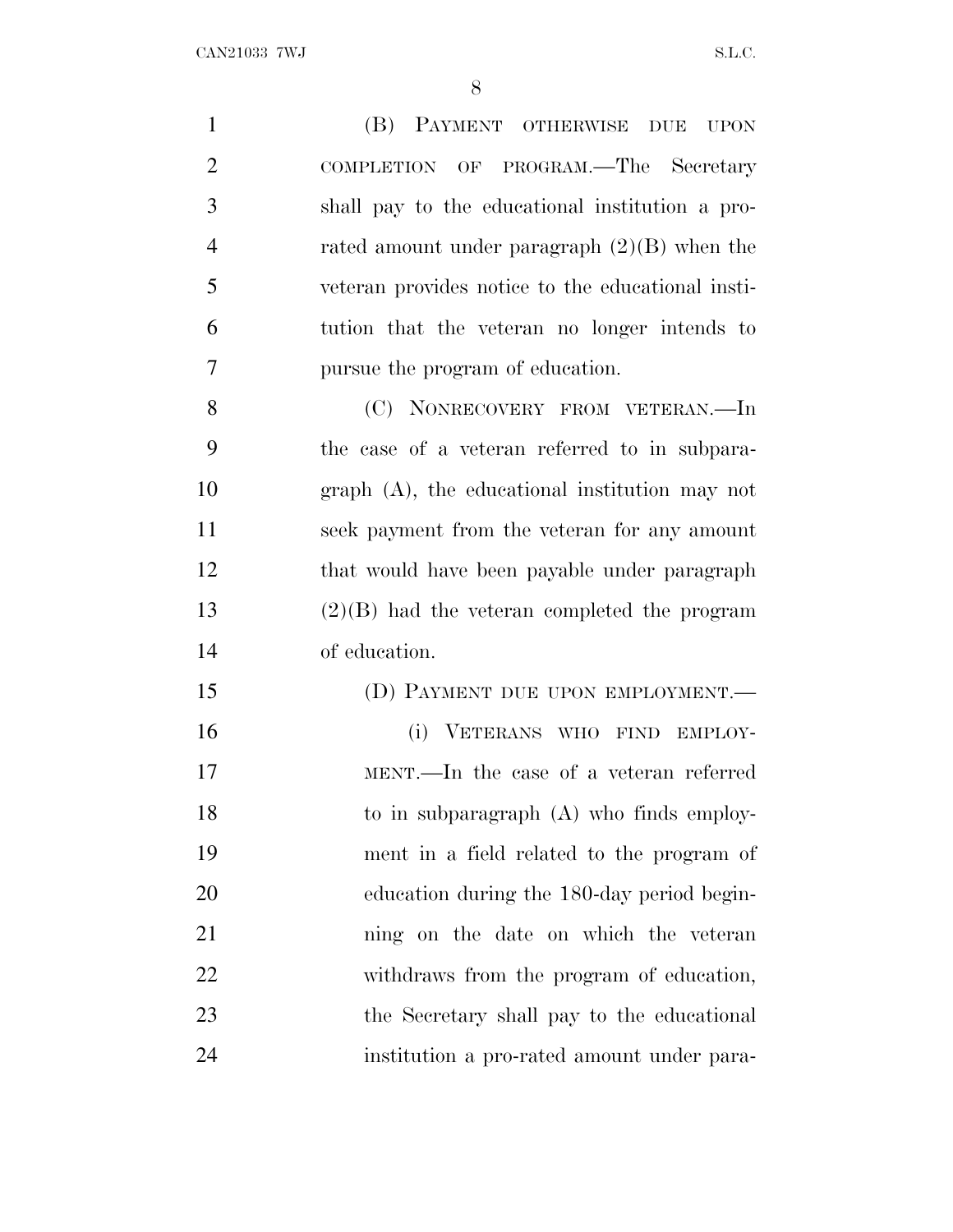| $\mathbf{1}$   | graph $(2)(C)$ when the veteran finds such         |
|----------------|----------------------------------------------------|
| $\overline{2}$ | employment.                                        |
| 3              | (ii) VETERANS WHO DO NOT FIND EM-                  |
| $\overline{4}$ | PLOYMENT.—In the case of a veteran re-             |
| 5              | ferred to in subparagraph (A) who does             |
| 6              | not find employment in a field related to          |
| 7              | the program of education during the 180-           |
| 8              | day period beginning on the date on which          |
| 9              | the veteran withdraws from the program of          |
| 10             | education—                                         |
| 11             | (I) the Secretary shall not make                   |
| 12             | a payment to the educational institu-              |
| 13             | tion under paragraph $(2)(C)$ ; and                |
| 14             | (II) the educational institution                   |
| 15             | may not seek payment from the vet-                 |
| 16             | eran for any amount that would have                |
| 17             | been payable under paragraph $(2)(C)$              |
| 18             | had the veteran found employment                   |
| 19             | during such 180-day period.                        |
| 20             | (4) HOUSING STIPEND.—For each month that           |
| 21             | an eligible veteran pursues a covered program of   |
| 22             | education under the retraining assistance program  |
| 23             | under this section, the Secretary shall pay to the |
| 24             | veteran a monthly housing stipend in an amount     |
| 25             | equal to-                                          |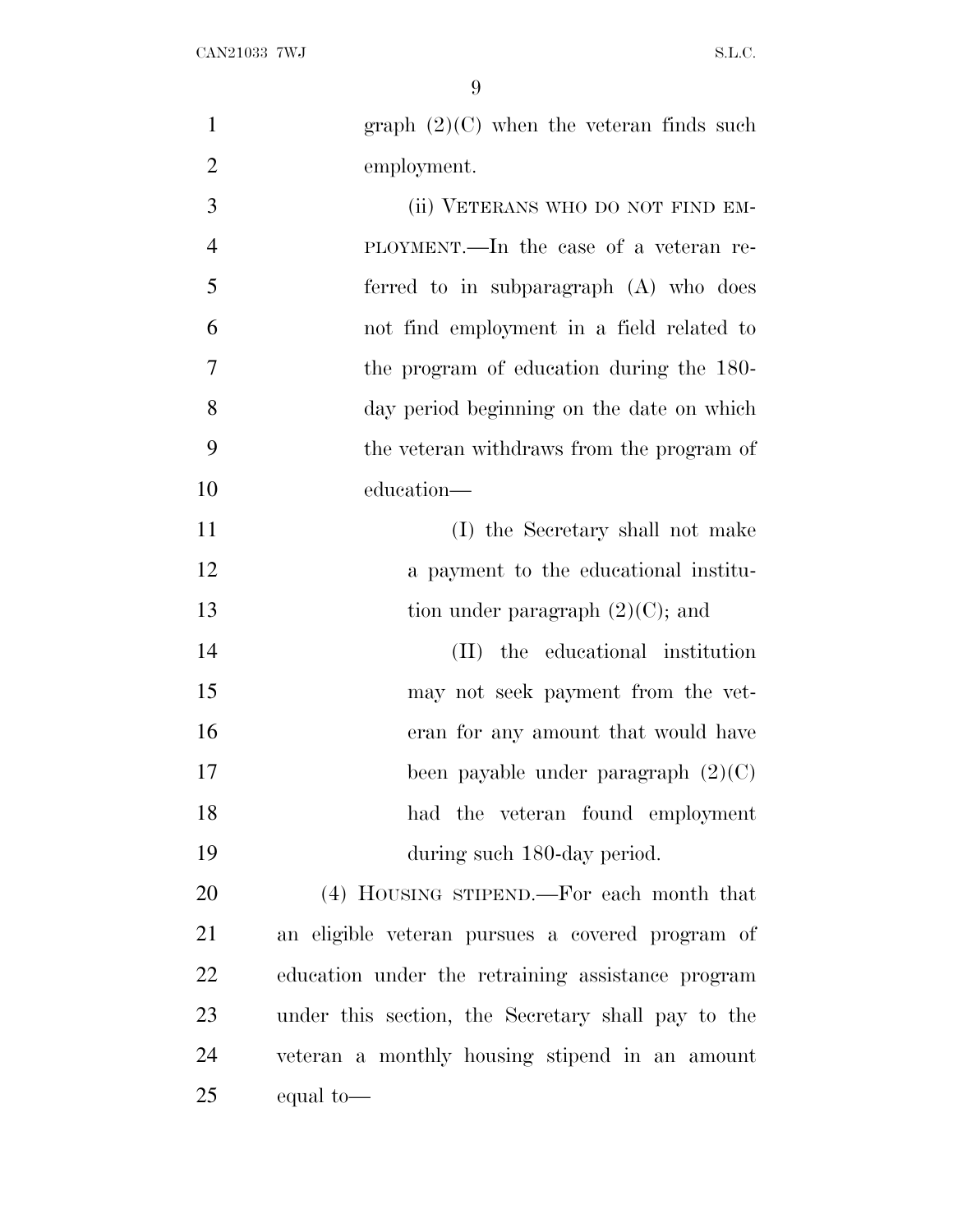| $\mathbf{1}$   | $(A)$ in the case of a covered program of               |
|----------------|---------------------------------------------------------|
| $\overline{2}$ | education at an institution of higher learning          |
| 3              | (as that term is defined in section $3452(f)$ of        |
| $\overline{4}$ | title 38, United States Code) pursued on more           |
| 5              | than a half-time basis, the amount specified            |
| 6              | under subsection (c)(1)(B) of section 3313 of           |
| 7              | title 38, United States Code;                           |
| 8              | (B) in the case of a covered program of                 |
| 9              | education at an institution other than an insti-        |
| 10             | tution of higher learning pursued on more than          |
| 11             | a half-time basis, the amount specified under           |
| 12             | subsection $(g)(3)(A)(ii)$ of such section; or          |
| 13             | (C) in the case of a covered program of                 |
| 14             | education pursued on less than a half-time              |
| 15             | basis, or a covered program of education pur-           |
| 16             | sued solely through distance learning on more           |
| 17             | than a half-time basis, the amount specified            |
| 18             | under subsection $(c)(1)(B)(iii)$ of such section.      |
| 19             | (5) FAILURE TO FIND EMPLOYMENT.—The                     |
| 20             | Secretary shall not make a payment under para-          |
| 21             | graph $(2)(C)$ with respect to an eligible veteran who  |
| 22             | completes or fails to complete a covered program of     |
| 23             | education under the retraining assistance program       |
| 24             | under this section if the veteran fails to find employ- |
| 25             | ment in a field related to the program of education     |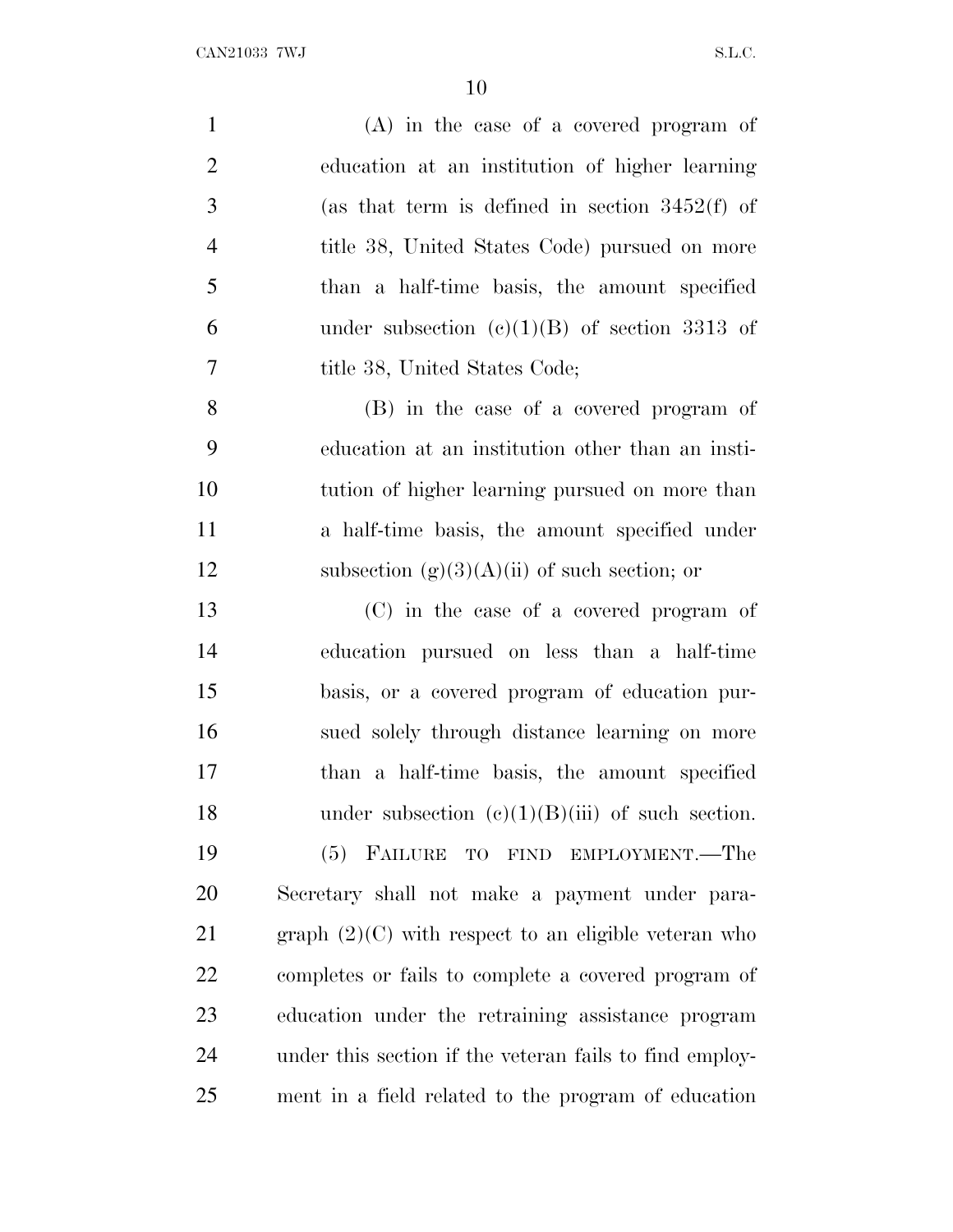within the 180-period beginning on the date on which the veteran withdraws from or completes the program.

 (e) RELATION TO OTHER EDUCATIONAL ASSISTANCE AND BENEFITS.—Retraining assistance provided under this section shall be in addition to any other entitlement to educational assistance or benefits for which an eligible veteran is, or has been, eligible.

 (f) N<sup>O</sup> TRANSFERABILITY.—Retraining assistance provided under this section may not be transferred to an-other individual.

(g) EMPLOYMENT ASSISTANCE.—

 (1) IN GENERAL.—The Secretary of Labor shall contact each eligible veteran who pursues a covered program of education under this section—

 (A) not later than 30 days after the date on which the veteran begins the program of education to notify the veteran of the avail- ability of employment placement services upon completion of the program; and

 (B) not later than 14 days after the date on which the veteran completes, or terminates participation in, such program to facilitate the provision of employment placement services to such veteran.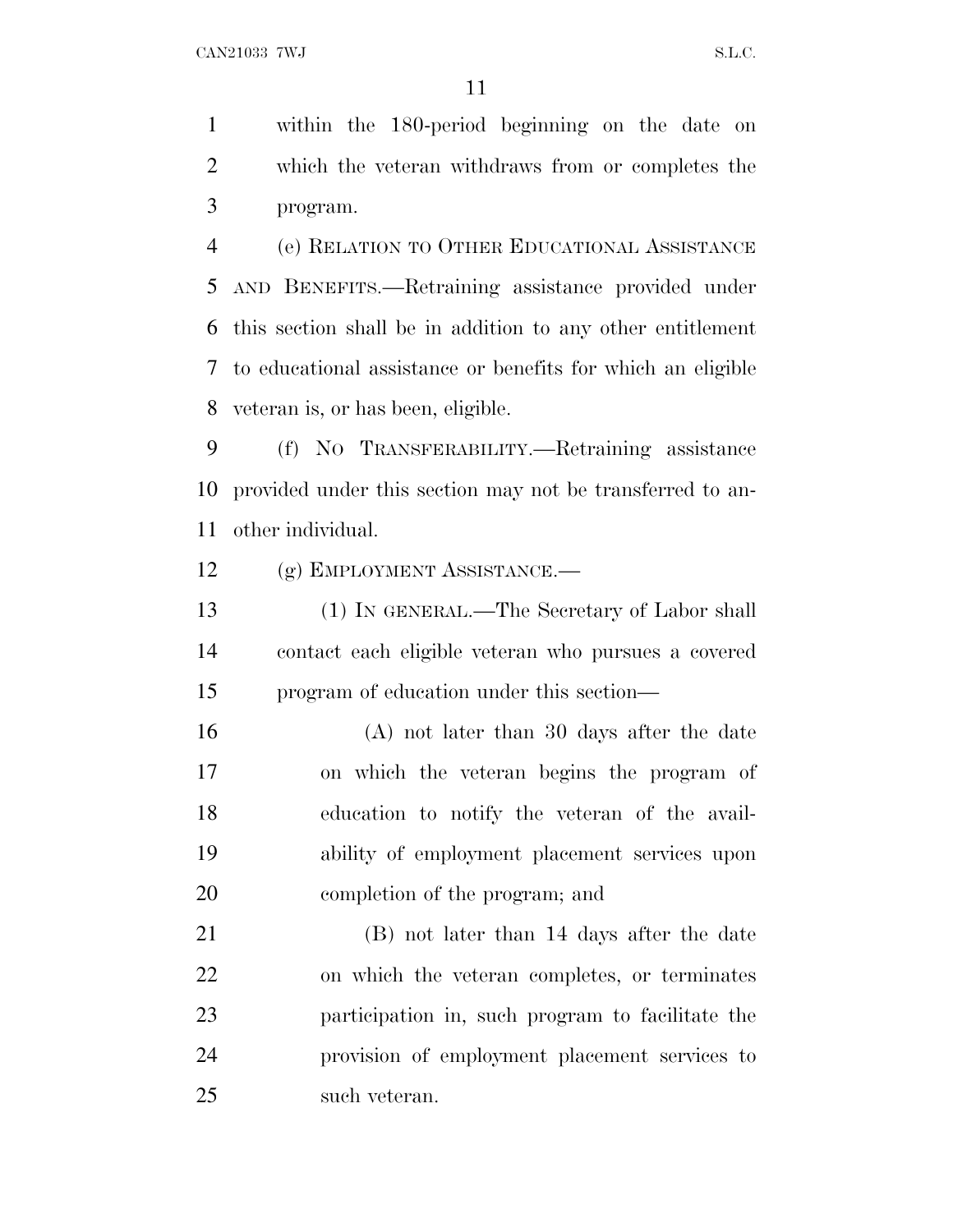(2) PROVISION OF INFORMATION.—The Sec- retary of Veterans Affairs shall provide to the Sec- retary of Labor such information as may be nec- essary to carry out paragraph (1). (h) NONPROFIT ORGANIZATION.— (1) IN GENERAL.—The Secretary of Veterans Affairs shall seek to enter into a memorandum of understanding with one or more qualified nonprofit organizations for the purpose of facilitating the em- ployment of eligible veterans who participate in the retraining assistance program under this section. (2) QUALIFIED NONPROFIT ORGANIZATION.— For purposes of this subsection, a qualified non- profit organization is a nonprofit organization that— (A) is an association of businesses; and (B) has at least two years of experience providing job placement services for veterans. (i) FOLLOW UP OUTREACH.—The Secretary of Vet- erans Affairs, in coordination with the Secretary of Labor, shall contact each veteran who completes a covered pro- gram of education under the retraining assistance pro- gram under this section 30 days, 60 days, 90 days, and 180 days after the veteran completes such program of edu-

cation to ask the veteran about—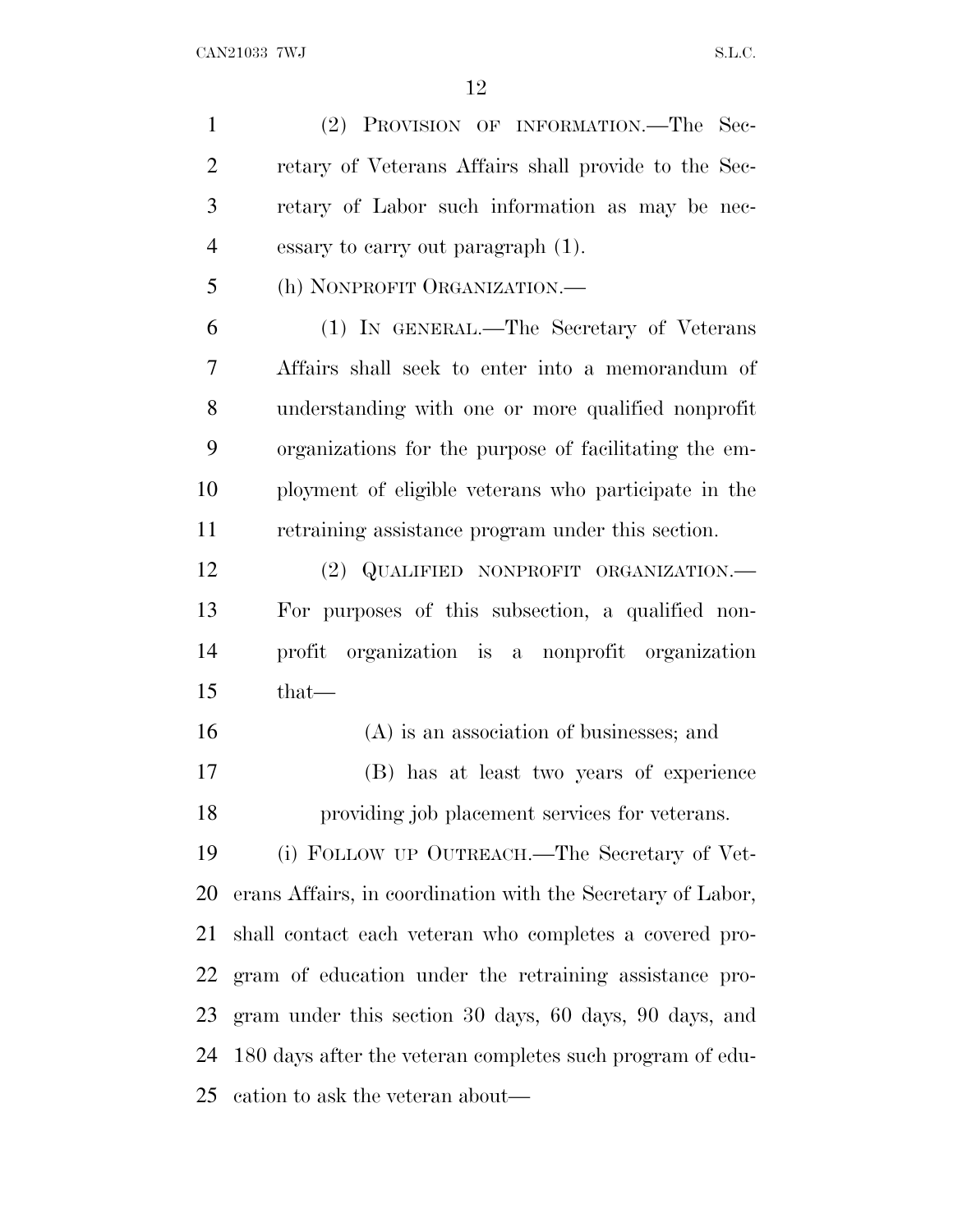| (1) the experience of the veteran in the retrain- |
|---------------------------------------------------|
| ing assistance program; and                       |

(2) the veteran's employment status.

 (j) QUARTERLY REPORTS.—Not later than one year after the date of the enactment of this Act, and quarterly thereafter, the Secretary of Labor shall submit to the Committee on Veterans' Affairs of the Senate and the Committee on Veterans' Affairs of the House of Rep- resentatives a report containing the following information about veterans who participate in the retraining assistance program under this section:

- (1) The percentage of such veterans who found employment before the end of the second calendar quarter after exiting the program.
- (2) The percentage of such veterans who found employment before the end of the fourth calendar quarter after exiting the program.
- (3) The median earnings of all such veterans for the second quarter after exiting the program.
- (4) The percentage of such veterans who attain a recognized postsecondary credential during the 12- month period after exiting the program.
- (k) LIMITATION.—Not more than 35,000 eligible vet-erans may receive retraining assistance under this section.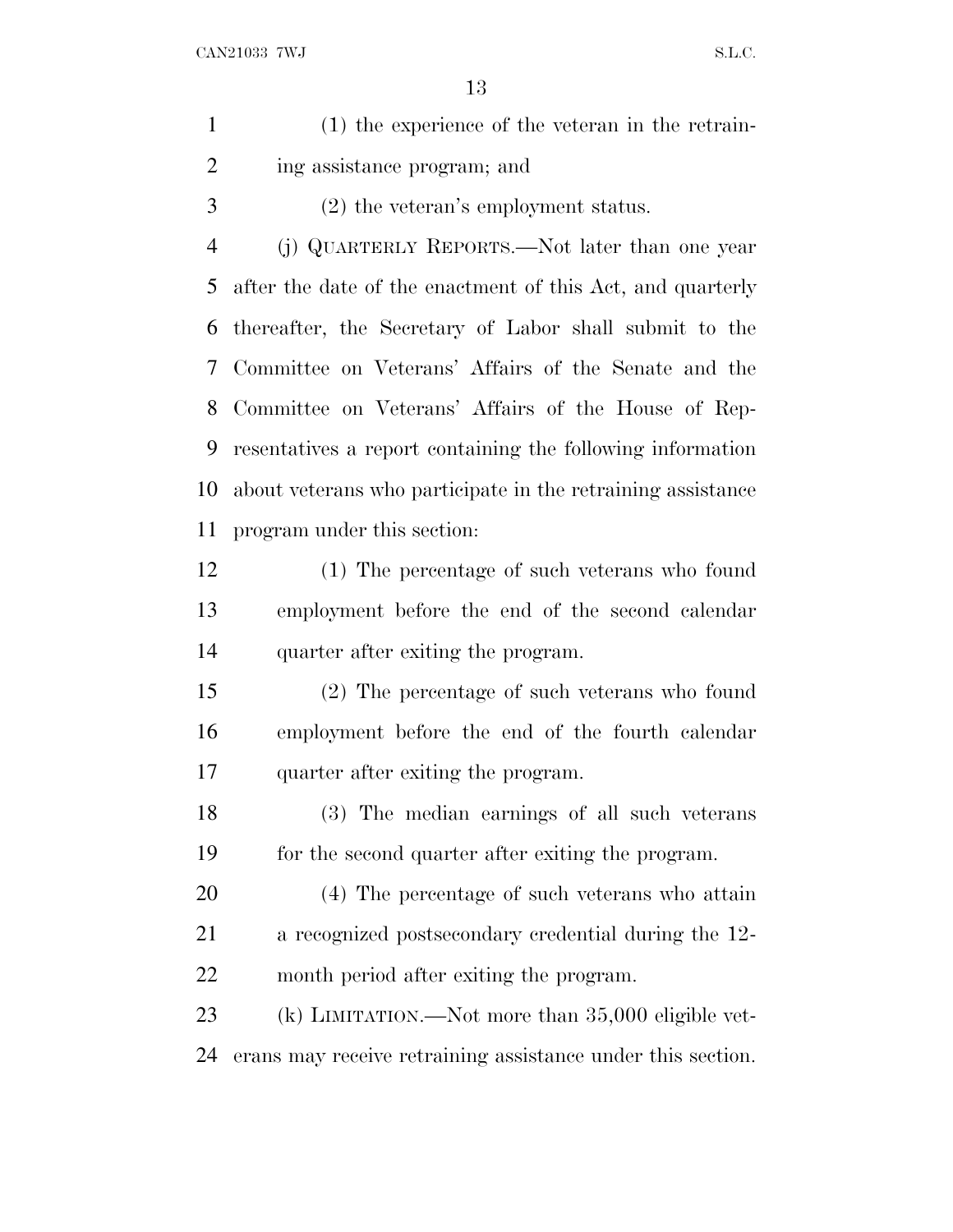(l) TERMINATION.—No retraining assistance may be paid under this section after the date that is 21 months after the date of the enactment of this Act.

 (m) GAO REPORT.—Not later than 180 days after the termination of the retraining assistance program under subsection (l), the Comptroller General of the United States shall submit to the Committee on Veterans' Affairs of the Senate and the Committee on Veterans' Af- fairs of the House of Representatives a report on the out-comes and effectiveness of the program.

 $11 \quad (n)$  FUNDING.—

 (1) IN GENERAL.—For each fiscal year for which the Secretary of Veterans Affairs provides re- training assistance under this section, such sums as may be necessary shall be made available for such assistance from funds appropriated to, or otherwise made available to, the Department of Veterans Af-fairs for the payment of readjustment benefits.

 (2) ADMINISTRATIVE COSTS.—There is author- ized to be appropriated \$15,000,000 for administra- tive costs associated with carrying out this section for each fiscal year for which the Secretary provides retraining assistance under this section.

 (o) INITIATION OF PAYMENTS.—The Secretary of Veterans Affairs may begin providing retraining assist-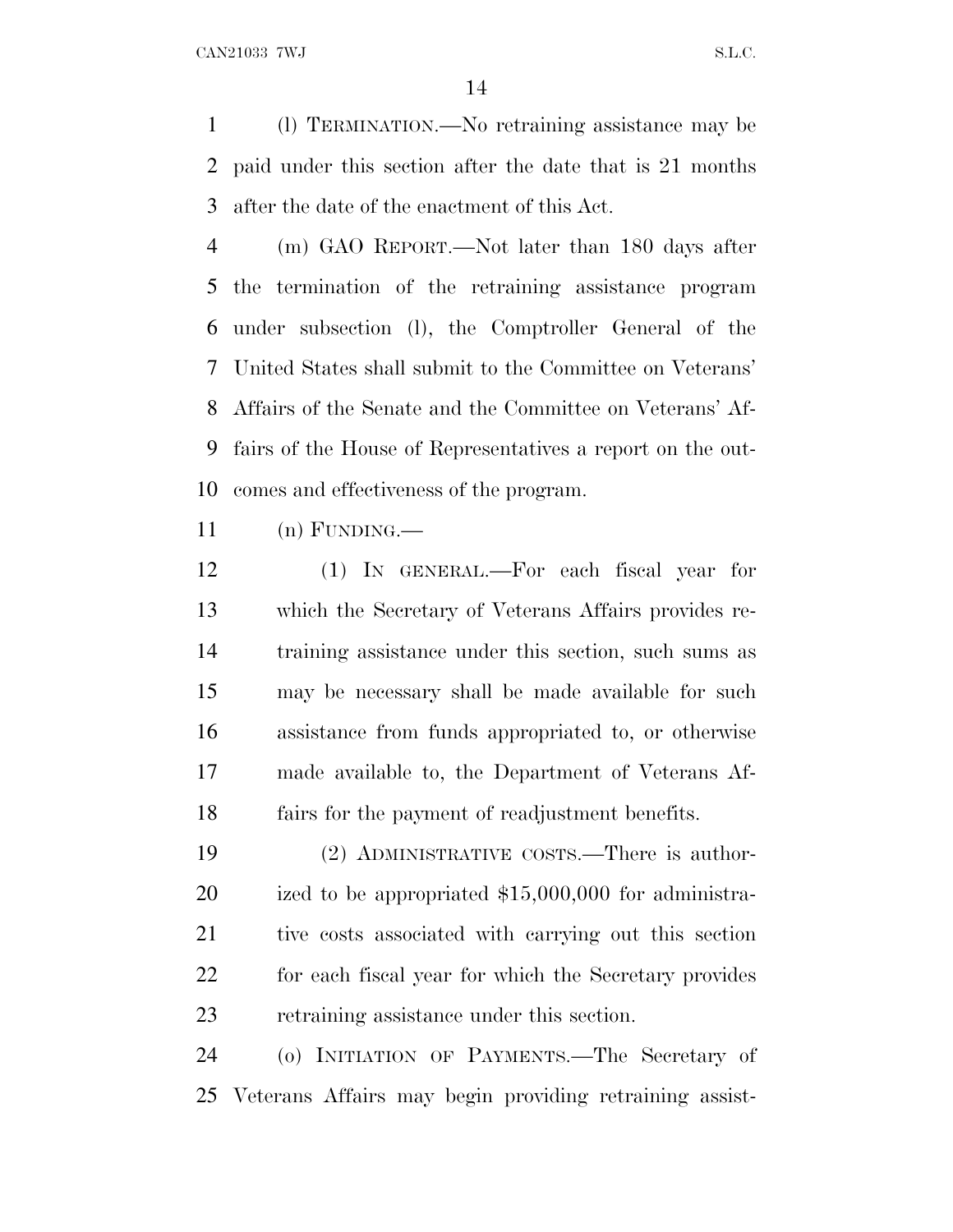ance under this section on the date that is 180 days after the date of the enactment of this Act. (p) DEFINITIONS.—In this section: (1) ACTIVE MILITARY, NAVAL, OR AIR SERVICE; DISCHARGE OR RELEASE.—The terms ''active mili- tary, naval, or air service'' and ''discharge or re- lease'' have the meanings given those terms in sec-8 tion 101 of title 38, United States Code. (2) ACTIVE SERVICE.—The term ''active serv- ice'' has the meaning given such term in section 101 of title 10, United States Code. 12 (3) COVERED PUBLIC HEALTH EMERGENCY.— The term ''covered public health emergency'' means— (A) the public health emergency declared by the Secretary of Health and Human Services under section 319 of the Public Health Service Act (42 U.S.C. 247d) on January 31, 2020, with respect to Coronavirus Disease 2019 (COVID–19); or (B) a domestic emergency declared, based on an outbreak of Coronavirus Disease 2019 (COVID–19), by the President, the Secretary of Homeland Security, or a State or local author-ity.